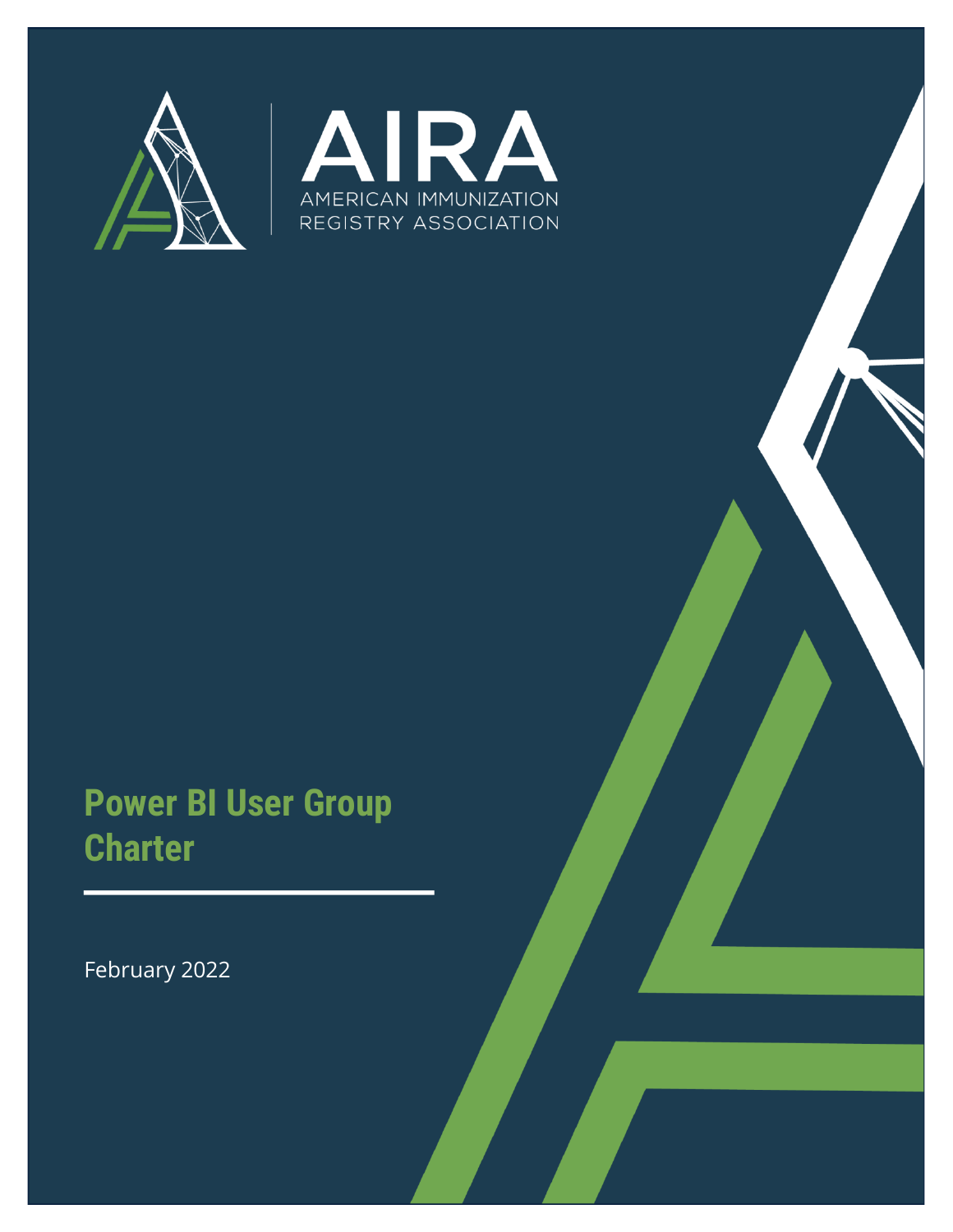CHARTER

#### Purpose

The purpose of the Power BI User Group is to provide support and serve as a resource for individuals in the IIS community who are Power BI users or interested in data visualization. The Power BI User Group encourages peer-to-peer relationships between jurisdictions and creates a community in which members can share their successes and challenges.

## Type of Group

The Power BI User Group is a group of the American Immunization Registry Association (AIRA).

#### Scope of Work

The Power BI User Group is tasked to do the following across the IIS community:

- Demonstrate how Power BI can be used to achieve members' various data visualization goals.
- Share Power BI successes and lessons learned.
- Assist in troubleshooting issues members have while using Power BI.
- Encourage the implementation of data visualization tools.

#### Termination Date

The Power BI User Group will be evaluated for continuation at the end of every project year.

## Membership

Membership in the Power BI User Group is voluntary. To maximize the benefits of the group, members are encouraged to attend all meetings, to read all information provided, and to engage with the community.

The Chairs of the Power BI User Group are Olenka Aguilar (North Dakota) and Abhinav Nalla (Michigan).

The Power BI User Group will be composed of:

- IIS staff who are experienced with or learning Power BI.
- IIS staff who are interested in learning more about Power BI.
- IIS staff who are interested in data visualization.
- Representatives from engaged IIS implementers.